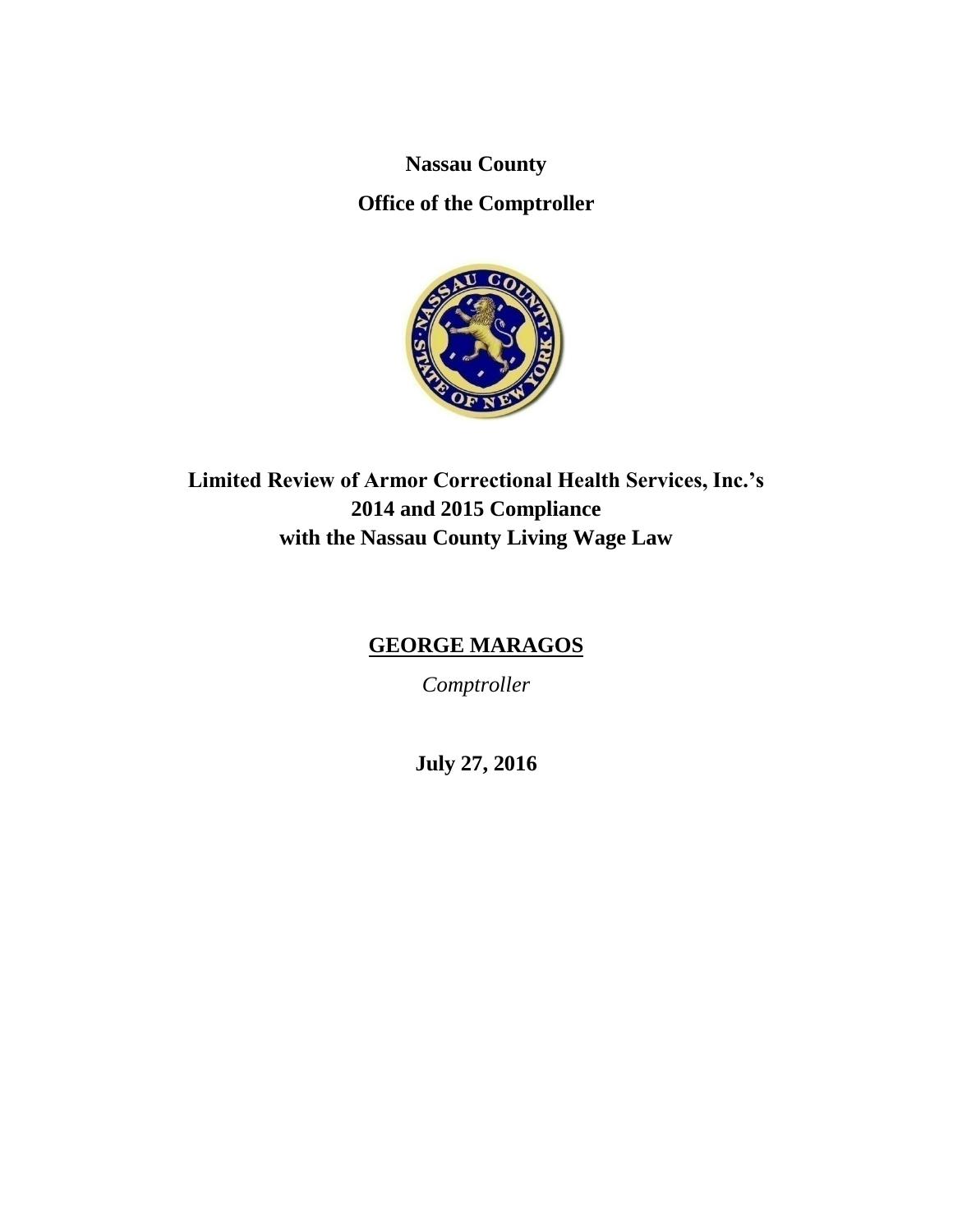# **NASSAU COUNTY** *OFFICE OF THE COMPTROLLER*

**George Maragos** *Comptroller*

James Garner *Chief Deputy Comptroller*

Michael A. Scotto, Esq. *Deputy Comptroller - Audits and Investigations*

Raymond J. Averna, Esq. *Deputy Comptroller - Legal and Special Projects* 

Carla Hall D'Ambra  *Director of Communications*

# Audit Staff

JoAnn Greene *Director of Field Audit*

Aurora Scifo *Assistant Director of Field Audit*

Janis McDermott *Field Audit Supervisor* William Holtmeyer *Field Auditor II*

Limited Review of Armor Correctional Health Services, Inc.'s 2014 and 2015 Compliance with the Nassau County Living Wage Law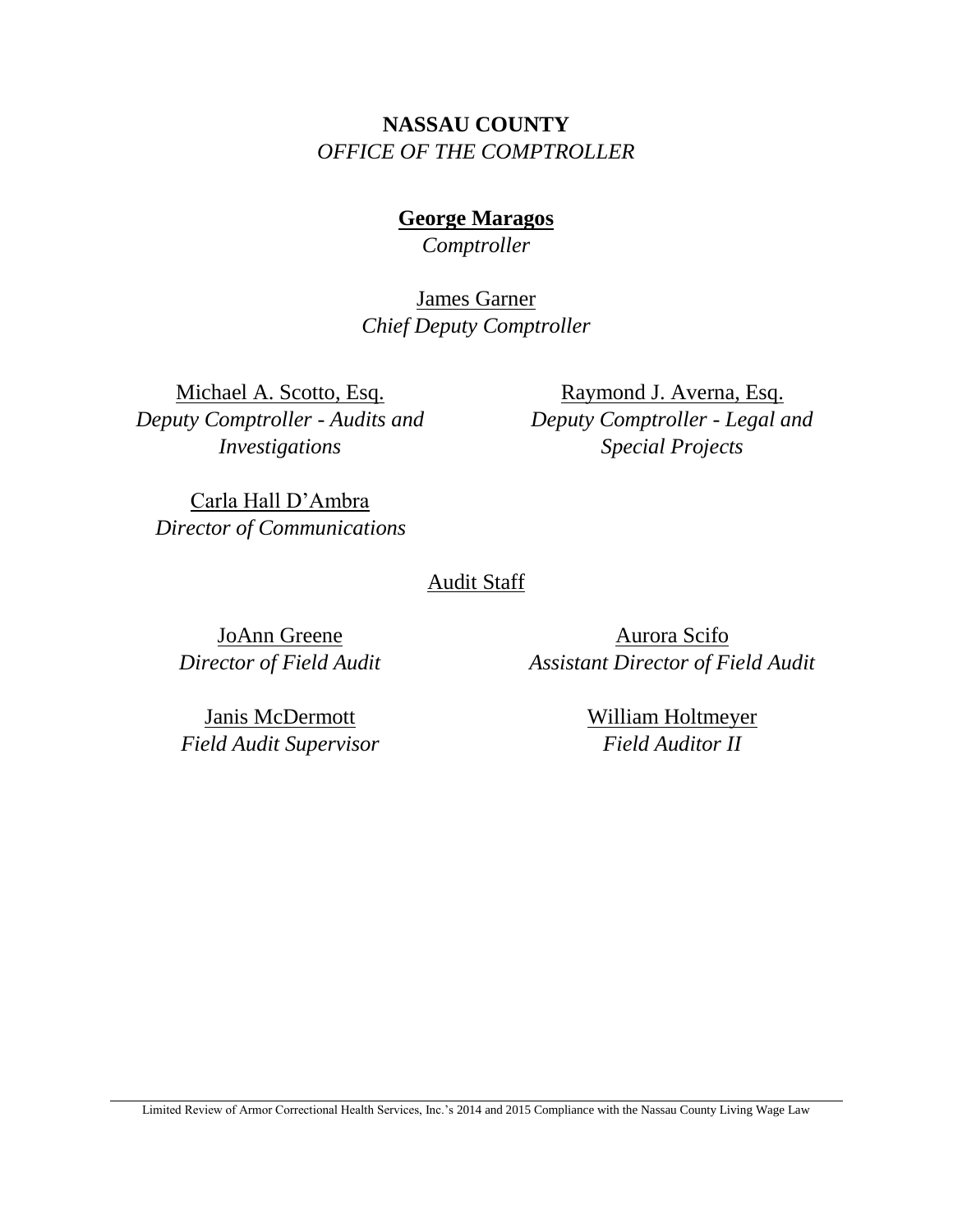#### **Introduction:**

Armor Correctional Health Services, Inc. ("Armor") entered into a contract with Nassau County starting in June 2011 to provide comprehensive medical, dental and mental health services to patients at the Nassau County Correctional Center.<sup>1</sup> The contract was renewed in 2013 and again in 2015, and is in effect through May 31, 2017.

#### **Purpose:**

The objective of this review was to determine whether Armor was in compliance with the Living Wage Law ("Law") and the related rules<sup>2</sup> for its employees. The review period was January 1, 2014 through December 31, 2015. Armor had 161 employees in 2014 and 166 employees in 2015 at the Nassau County Correctional Center infirmary.

#### **Exhibit I**

 $\overline{a}$ 

| <b>Summary of Armor Correctional Health Services Employees</b> |                |                   |                           |                           |              |  |  |  |  |  |
|----------------------------------------------------------------|----------------|-------------------|---------------------------|---------------------------|--------------|--|--|--|--|--|
|                                                                |                |                   | 2014                      |                           |              |  |  |  |  |  |
|                                                                |                | <b>Full Time</b>  | <b>Part Time/Per Diem</b> |                           |              |  |  |  |  |  |
| <b>Job Description</b>                                         | Active         | <b>Terminated</b> | Active                    | <b>Terminated</b>         | Total        |  |  |  |  |  |
| Nursing                                                        | 36             | 17                | 19                        | 33                        | 105          |  |  |  |  |  |
| Assistants, Clerks, Techs, Other                               | 15             | 4                 | 4                         | 3                         | 26           |  |  |  |  |  |
| Doctors/Psychiatry/Dental                                      | 5              | 2                 | 4                         | 4                         | 15           |  |  |  |  |  |
| Mental Health/Social Work/Pharmacy                             | 4              |                   | 4                         | 3                         | 12           |  |  |  |  |  |
| Senior Administration                                          | 2              | 1                 | 0                         | $\Omega$                  | 3            |  |  |  |  |  |
| <b>Totals - 2014</b>                                           | 62             | 25                | 31                        | 43                        | 161          |  |  |  |  |  |
|                                                                |                |                   | 2015                      |                           |              |  |  |  |  |  |
|                                                                |                | <b>Full Time</b>  |                           | <b>Part Time/Per Diem</b> |              |  |  |  |  |  |
| <b>Job Description</b>                                         | Active         | <b>Terminated</b> | <b>Active</b>             | <b>Terminated</b>         | <b>Total</b> |  |  |  |  |  |
| Nursing                                                        | 31             | 28                | 22                        | 27                        | 108          |  |  |  |  |  |
| Assistants, Clerks, Techs, Other                               | 11             | 9                 | 6                         | 8                         | 34           |  |  |  |  |  |
| Mental Health/Social Work/Pharmacy                             | 5              |                   | 4                         |                           | 11           |  |  |  |  |  |
| Doctors/Psychiatry/Dental                                      | 4              | 2                 | 3                         |                           | 10           |  |  |  |  |  |
| Senior Administration                                          | $\overline{c}$ |                   | 0                         | $\Omega$                  | 3            |  |  |  |  |  |
| Totals - 2015                                                  | 53             | 41                | 35                        | 37                        | 166          |  |  |  |  |  |
| <b>Terminated Employee Totals</b>                              |                | 66                |                           | 80                        | 146          |  |  |  |  |  |

Source: Armor Employee Lists for 2014 & 2015

<sup>&</sup>lt;sup>1</sup> CQCC11000005, Contractual Agreement between Nassau County and Armor.

Limited Review of Armor Correctional Health Services, Inc.'s 2014 and 2015 Compliance with the Nassau County Living Wage Law <sup>2</sup> Living Wage Law Rules of the Nassau County Comptroller and Rules of the Nassau County Executive.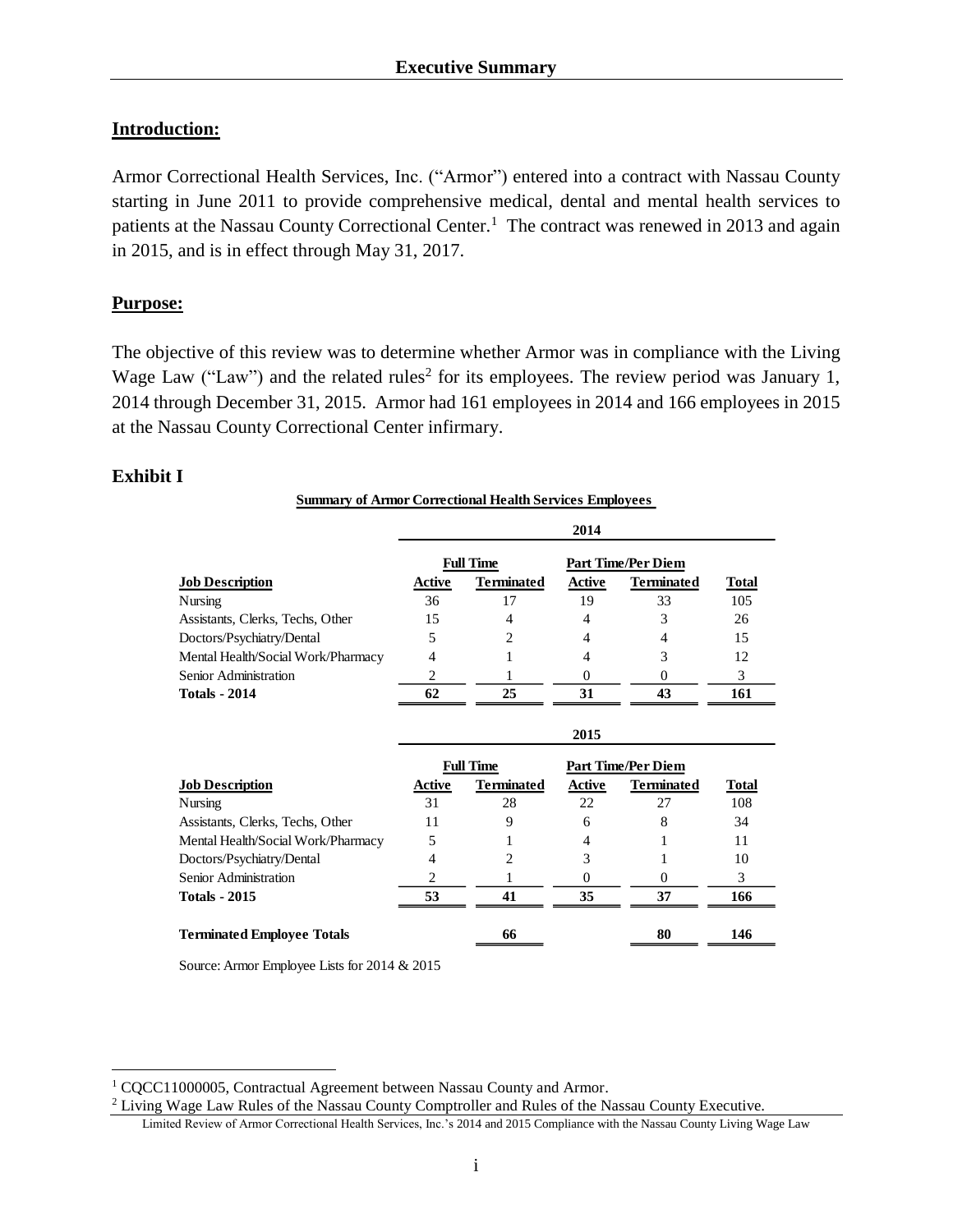# **Key Findings:**

- Hourly base rates paid to certain employees in both 2014 and 2015 were less than the rates mandated by the Law. A total of \$10,398 is due to 20 employees for the period January 2014 – December 2015.
- Armor does not provide accrued compensated time off for employees working 20-23 hours per week or classified as per diem. Under the Law, part-time employees who work more than 20 hours per week are entitled to leave time compensation. A total of \$889 of compensated time off is due to six employees for the period January 2014 – December 2015.
- Armor's vacation pay policy upon termination is not in compliance with the Law because employees who are involuntary terminated are not eligible for an accrued vacation payout.

# **Key Recommendations:**

We recommend that Armor take steps to:

- pay the amounts due the 20 employees who were not paid the Living Wage rate in 2014 and/or 2015 as shown in the audit. Proof of payment should be provided to the Comptroller's Office with supporting calculations. Armor should also review their payroll records for 2016 and make any necessary base rate corrections to ensure that all employees' base rates reflect the correct Living Wage rate in effect at the time the earnings were paid.
- review the 2014, 2015 and 2016 hours worked by per diem employees covered by the Nassau County Living Wage Law and provide them with the pro-rated compensated days off that the Law provides for;
- update its Personnel policies to provide for the awarding of pro-rated compensated days off for its per diem employees covered under the Living Wage Law; and revise the Employee Handbook to state that leave time will be accrued for employees working 20-23 hours or more, as mandated by the Law; and
- revise their Employee Handbook to state that all compensated time off will be paid upon separation, whether it is voluntary or involuntary, including vacation time. Armor should calculate the amount owed to any employees involuntarily terminated, who should have been eligible for an accrued vacation payout and provide them with the amount owed in accordance with the Law. Proof of payment should be provided to the Comptroller's Office with supporting calculations.

Limited Review of Armor Correctional Health Services, Inc.'s 2014 and 2015 Compliance with the Nassau County Living Wage Law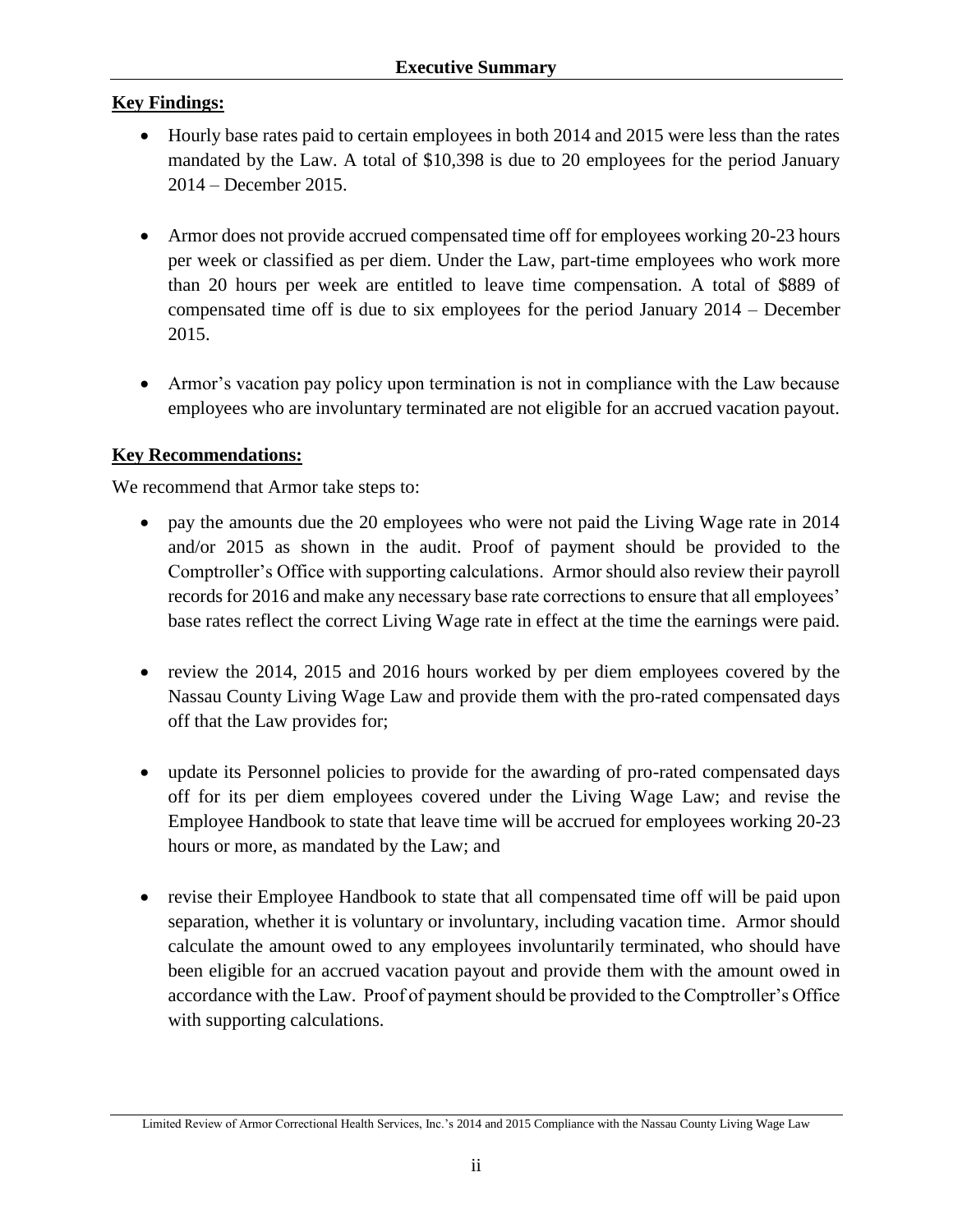#### *\*\*\*\*\*\**

The matters covered in this report have been discussed with the officials of Armor Correctional Health Services, Inc. On June 7, 2016 we submitted a draft report to Armor for their review. Armor provided their response on July 12, 2016. Their response and our follow up to their response are included as an appendix to this report.

Limited Review of Armor Correctional Health Services, Inc.'s 2014 and 2015 Compliance with the Nassau County Living Wage Law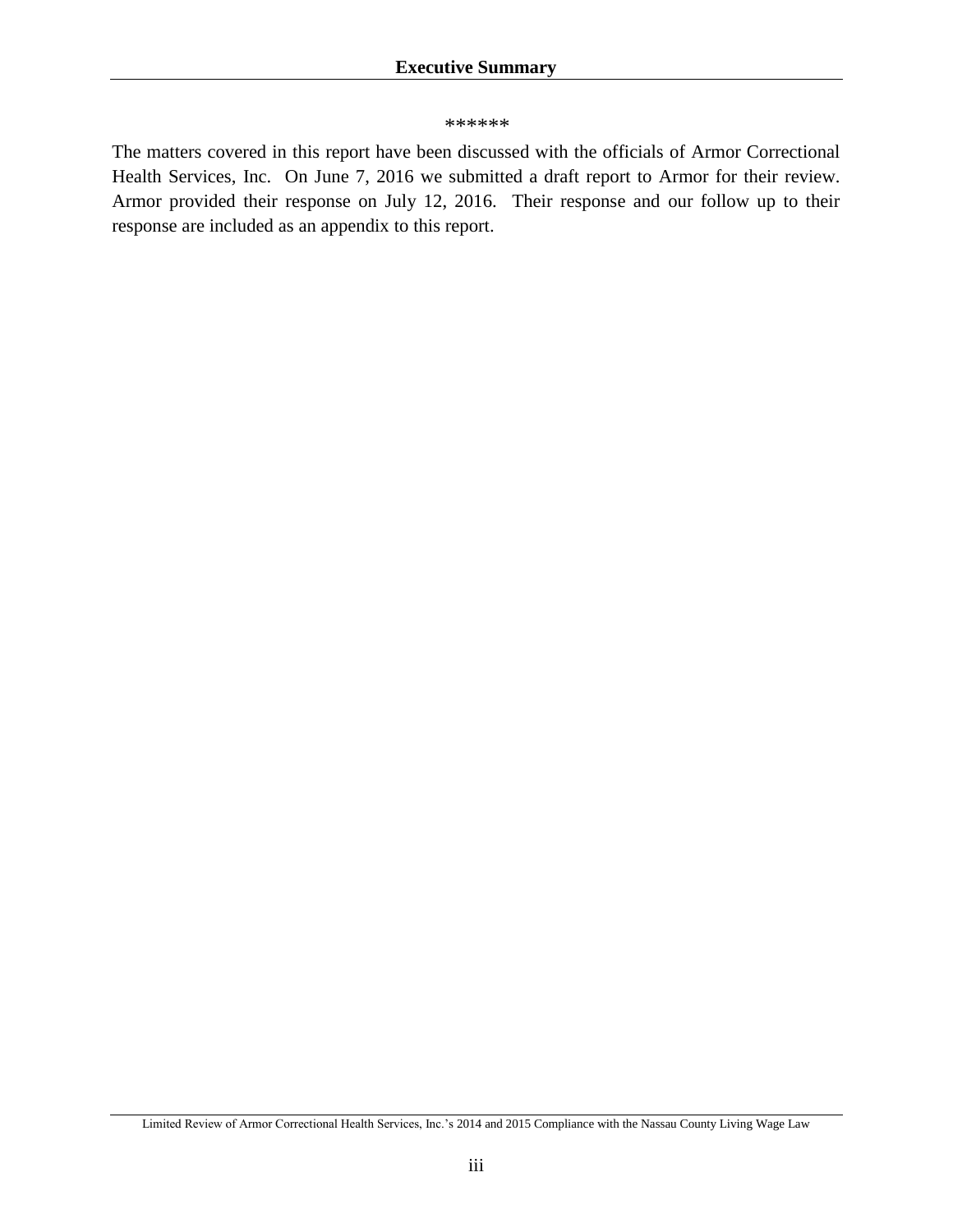# **Page**

| (1) Armor Paid 20 Employees Less than the Living Wage Rate in 2014 and 2015 Resulting in  |  |
|-------------------------------------------------------------------------------------------|--|
| (2) Armor Owes Six Part-Time/Per Diem Employees an Estimated Total of \$889 for Accrued   |  |
| (3) Employees Terminated Involuntarily Are Not Eligible for an Accrued Vacation Payout as |  |
|                                                                                           |  |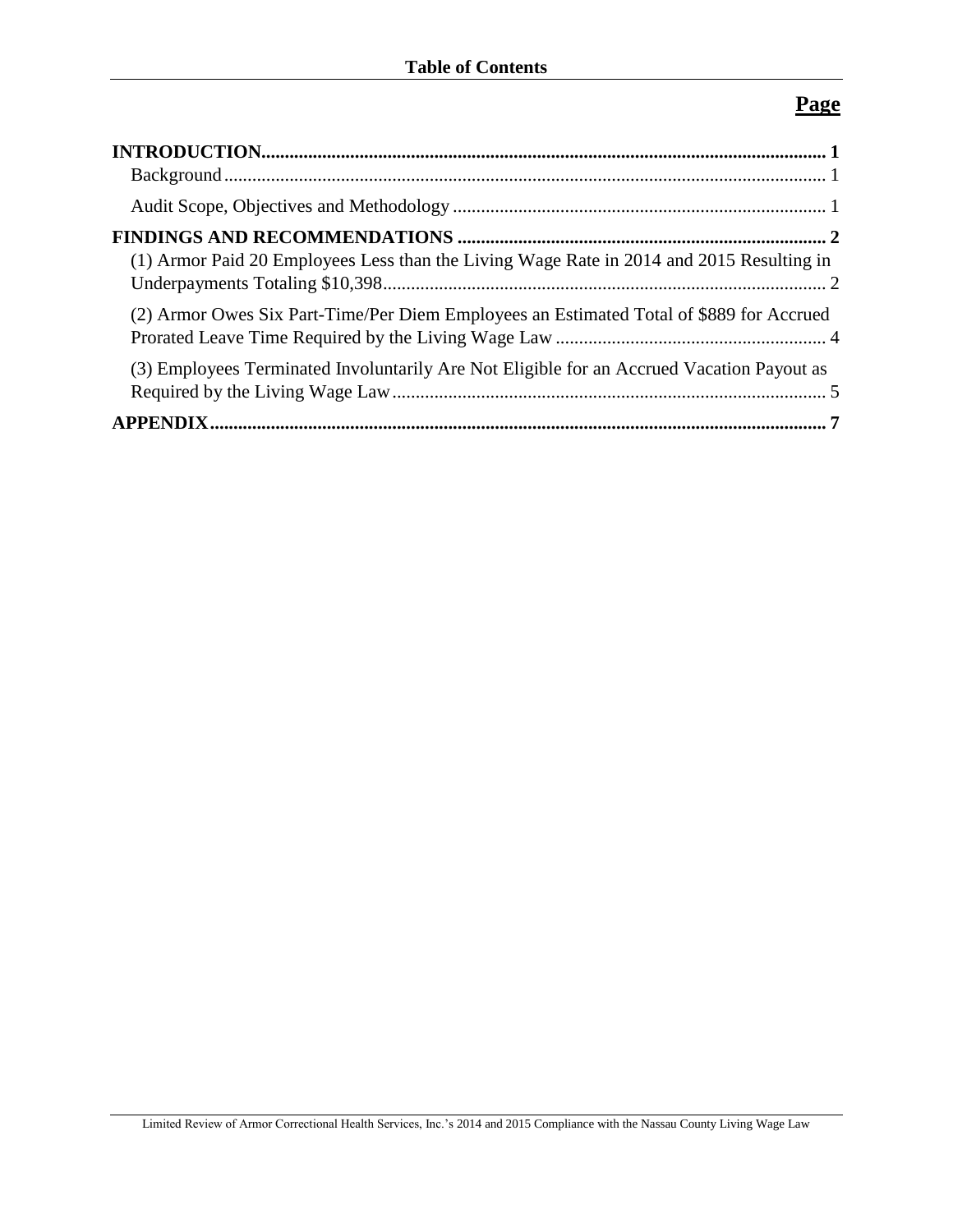# <span id="page-6-1"></span><span id="page-6-0"></span>**Background**

In addition to providing medical, mental health, dental and ancillary services to inmates at the Nassau County Correctional Center, Armor operates an on-site infirmary and specialty clinics, and makes referrals for hospital admissions, emergency room services and off-site services not available at the Correctional Center.

The Living Wage Law ("Law") was enacted by the Nassau County Legislature to ensure that all employees that do business with Nassau County earn the living wage and receive health benefits or a health benefits supplement. Under the Law, full-time employees are to receive no less than 12 paid days off a year, while part-time employees working at least 20 hours per week receive proportionate compensated days off. $3$  The contract between Armor and Nassau County for medical services at the Nassau County Correctional Center provides that Armor will comply with the requirements of the Law.<sup>4</sup> While Armor's professional staff, such as senior administrators, doctors and nurses are not covered by the Law, non-professional staff, including medical records clerks, are covered.

# <span id="page-6-2"></span>**Audit Scope, Objectives and Methodology**

We reviewed Armor's individual Employee Payroll History Reports for all 26 pay periods in both 2014 and 2015 to verify that the hourly rates paid to their employees working at the Nassau County Correctional Center Infirmary were in compliance with the Law.

We also reviewed Armor's Employee Handbook to ensure compliance with the Living Wage Law regarding granting of compensated days off and personal and leave time accruals to full time, part time and per diem employees.

The review period was January 1, 2014 - December 31, 2015.

 $\overline{a}$ 

<sup>4</sup> Contractual Agreement between Nassau County and Armor, §9.(b) and Appendix L.

<sup>3</sup> Title 57 Nassau County Living Wage Law (2010).

Limited Review of Armor Correctional Health Services, Inc.'s 2014 and 2015 Compliance with the Nassau County Living Wage Law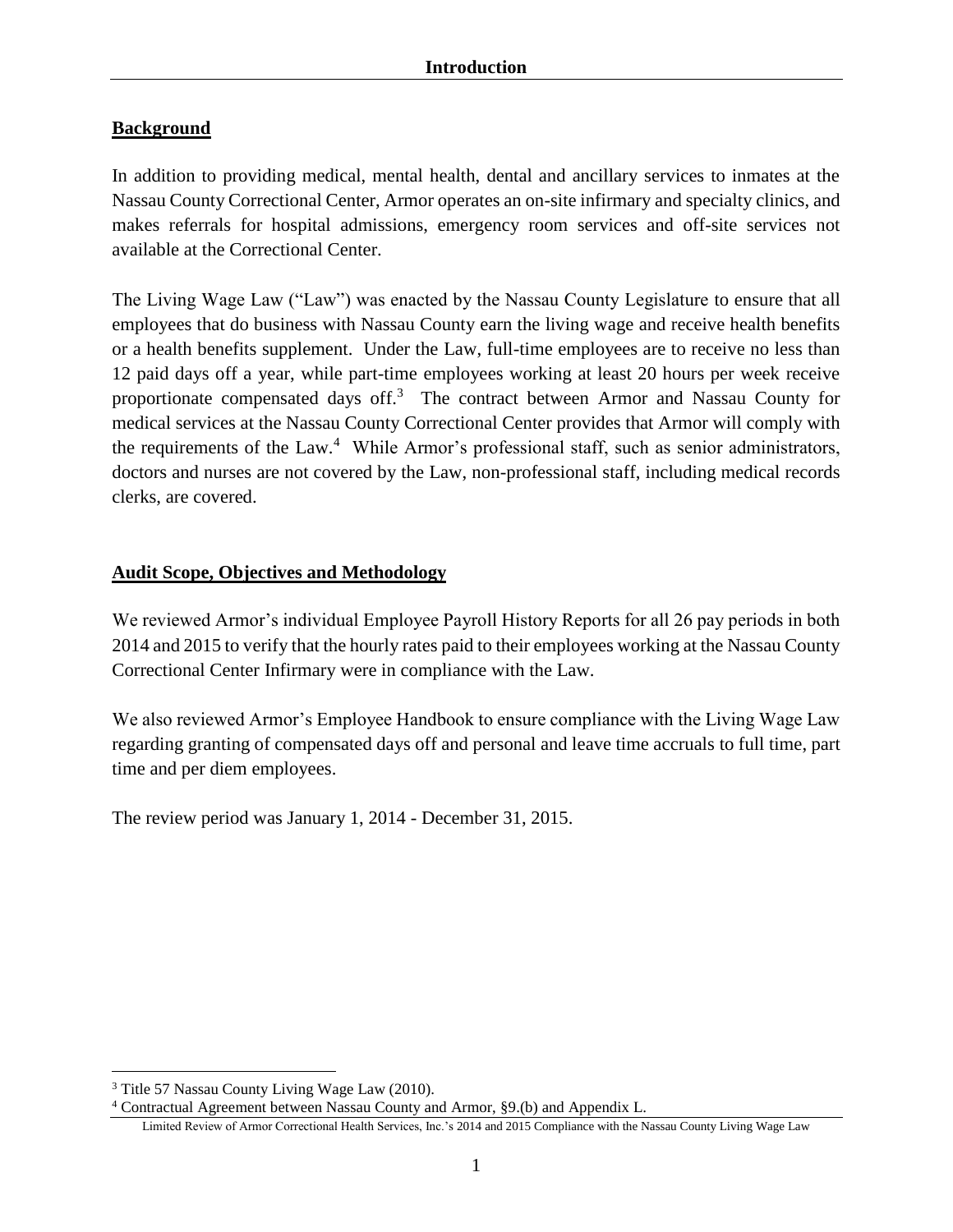### <span id="page-7-0"></span>**Audit Finding:**

# <span id="page-7-1"></span>**(1) Armor Paid 20 Employees Less than the Living Wage Rate in 2014 and 2015 Resulting in Underpayments Totaling \$10,398**

We reviewed Armor's individual Employee Payroll History Reports for all 26 pay periods in both 2014 and 2015 to verify that the hourly rates paid to their employees working at the Nassau County Correctional Center Infirmary were in compliance with the Law. Exhibit II below shows the Living Wage rates for 2014-2015.

#### **Exhibit II**

| <b>Nassau County Living Wage Law Rates</b> |                      |                     |                |  |  |  |  |  |
|--------------------------------------------|----------------------|---------------------|----------------|--|--|--|--|--|
| <b>Effective Dates</b>                     |                      | <b>Hourly Rates</b> |                |  |  |  |  |  |
|                                            |                      | With                | <b>Without</b> |  |  |  |  |  |
| From                                       | To                   | <b>Benefits</b>     | Benefits*      |  |  |  |  |  |
| <b>August 1, 2013</b>                      | <b>July 31, 2014</b> | \$13.35             | \$15.21        |  |  |  |  |  |
| <b>August 1, 2014</b>                      | <b>July 31, 2015</b> | \$13.58             | \$15.50        |  |  |  |  |  |
| <b>August 1, 2015</b>                      | <b>July 31, 2016</b> | \$13.59             | \$15.54        |  |  |  |  |  |

\* Includes an hourly health benefit supplement of \$1.86, \$1.92 and \$1.95 for the periods ending July 31, 2014, 2015 and 2016 respectively.

We found that 20 employees (13 full-time and 7 per diem) earned less than the Living Wage required for employees who did not receive health benefits in 2014 and 2015. This can be broken down as follows: 16 out of the 161 employees (or 9.9%), earned less than the Living Wage in 2014 and 14 out of 166 employees (or 8.4%) earned less than the Living Wage in 2015. This resulted in a total of \$10,398 being due to these employees. Exhibit III lists the amount owed to each of the 20 employees.

Limited Review of Armor Correctional Health Services, Inc.'s 2014 and 2015 Compliance with the Nassau County Living Wage Law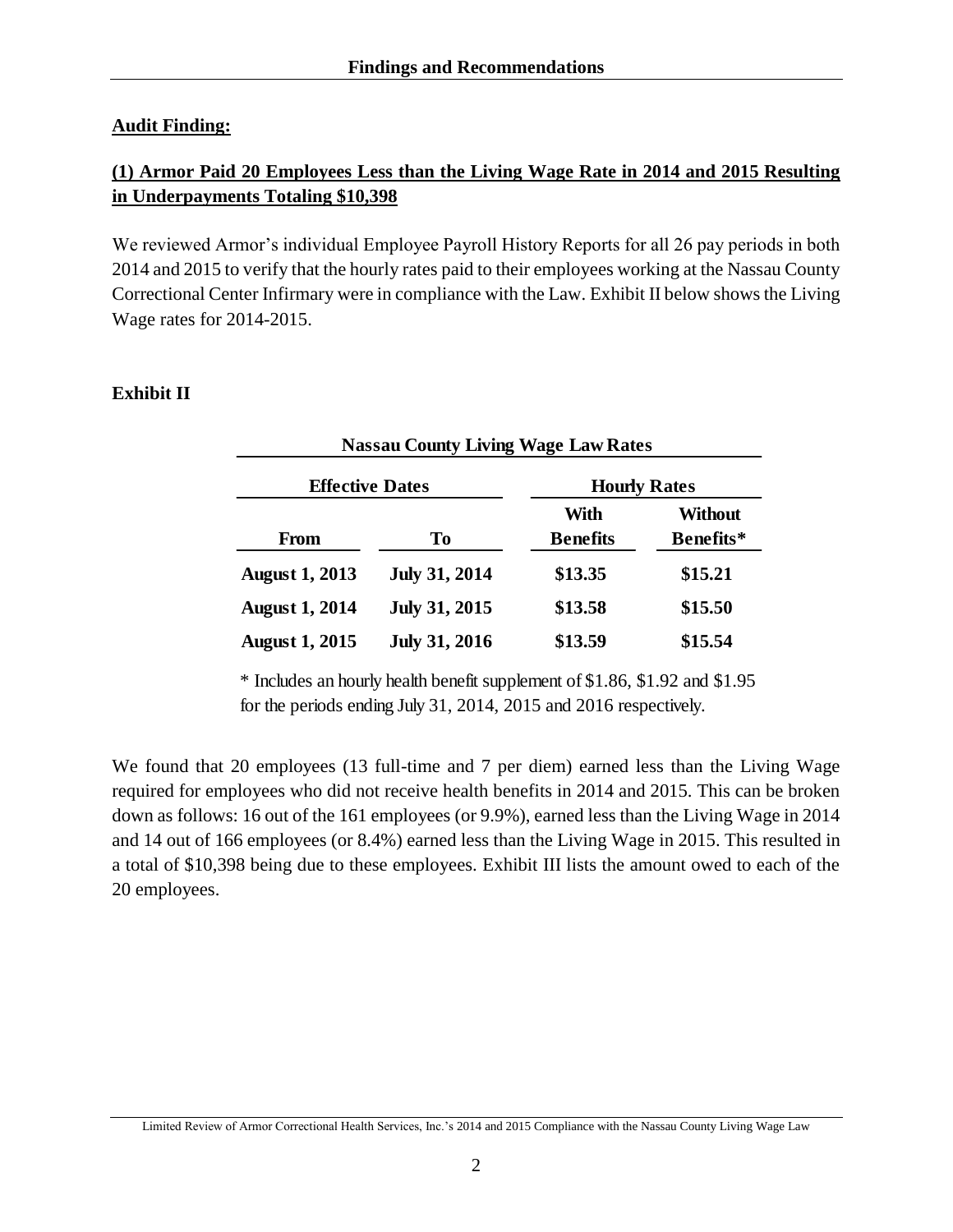#### **Exhibit III**

#### **Summary of Amounts Underpaid to Employees for 2014 - 2015**

|                 |                       |           | <b>January - December 2014 Earnings</b> |                 |                          | January - December 2015 Earnings |                 |                          | 2014-2015       |
|-----------------|-----------------------|-----------|-----------------------------------------|-----------------|--------------------------|----------------------------------|-----------------|--------------------------|-----------------|
|                 |                       |           | <b>Calculated</b>                       | <b>Actual</b>   | <b>Underpaid</b>         | <b>Calculated</b>                | Actual          | <b>Underpaid</b>         | <b>Total</b>    |
|                 |                       |           | Using                                   | Paid to         | Due to                   | Using                            | Paid to         | Due to                   | Due to          |
| <b>Employee</b> | <b>Employee Title</b> | Type      | <b>LW</b> Rate                          | <b>Employee</b> | <b>Employee</b>          | <b>LW</b> Rate                   | <b>Employee</b> | <b>Employee</b>          | <b>Employee</b> |
| Employee A      | Medical Records Clerk | Full-Time | 30,226<br>\$                            | \$<br>29,564    | \$<br>662                | 31,748<br>\$                     | \$<br>31,040    | \$<br>708                | \$<br>1,370     |
| Employee B      | Medical Records Clerk | Full-Time | 28,554                                  | 27,935          | 619                      | 30,661                           | 30,041          | 620                      | 1,239           |
| Employee C      | Unit Clerk            | Full-Time | 28,252                                  | 27,620          | 632                      | 31,334                           | 30,751          | 583                      | 1,215           |
| Employee D      | Mental Health Clerk   | Full-Time | 1,828                                   | 1,769           | 59                       | 32,597                           | 31,511          | 1,086                    | 1,145           |
| Employee E      | Medical Records Clerk | Full-Time | 29,722                                  | 29,057          | 665                      | 15,186                           | 14,770          | 416                      | 1,081           |
| Employee F      | Medical Records Clerk | Full-Time | 28,888                                  | 28,296          | 592                      | 12,887                           | 12,596          | 291                      | 883             |
| Employee G      | Medical Records Clerk | Full-Time | 938                                     | 908             | 30                       | 20,854                           | 20,174          | 680                      | 710             |
| Employee H      | Medical Records Clerk | Full-Time | 814                                     | 788             | 26                       | 20,364                           | 19,699          | 665                      | 691             |
| Employee I      | Medical Records Clerk | Full-Time |                                         |                 | $\overline{\phantom{a}}$ | 12,626                           | 12,187          | 439                      | 439             |
| Employee J      | Medical Records Clerk | Full-Time | 21,007                                  | 20,581          | 426                      |                                  |                 |                          | 426             |
| Employee K      | Medical Records Clerk | Per Diem  | 3.969                                   | 3,856           | 113                      | 8,033                            | 7,774           | 259                      | 372             |
| Employee L      | Medical Records Clerk | Full-Time | 11,372                                  | 11,131          | 241                      | $\overline{a}$                   | ---             | $\overline{\phantom{a}}$ | 241             |
| Employee M      | Medical Records Clerk | Per Diem  |                                         |                 | $\overline{a}$           | 5,394                            | 5,207           | 187                      | 187             |
| Employee N      | Medical Records Clerk | Per Diem  | $\overline{\phantom{a}}$                |                 | $\overline{\phantom{0}}$ | 4,830                            | 4,662           | 168                      | 168             |
| Employee O      | Medical Records Clerk | Per Diem  | 1,144                                   | 1,121           | 23                       | 1,359                            | 1,314           | 45                       | 68              |
| Employee P      | Medical Records Clerk | Full-Time | 4,790                                   | 4,724           | 66                       | $\overline{\phantom{a}}$         |                 | $\overline{\phantom{a}}$ | 66              |
| Employee Q      | Medical Records Clerk | Per Diem  | $\overline{\phantom{a}}$                |                 | $\overline{\phantom{a}}$ | 1,888                            | 1,823           | 65                       | 65              |
| Employee R      | Medical Records Clerk | Per Diem  | 1,338                                   | 1,320           | 18                       |                                  |                 |                          | 18              |
| Employee S      | Medical Records Clerk | Per Diem  | 605                                     | 596             | 9                        |                                  |                 |                          | 9               |
| Employee T      | Medical Records Clerk | Full-Time | 365                                     | 360             | 5                        |                                  |                 |                          | 5               |
|                 |                       |           | \$193.812                               | \$189,626       | \$<br>4.186              | \$229,761                        | \$223,549       | \$<br>6.212              | \$10,398        |

#### *(Amounts rounded to the nearest dollar)*

#### **Audit Recommendations:**

We recommend that Armor:

- a) pay the monies due the 20 employees who were not paid the Living Wage rate in 2014 and/or 2015 as shown in the audit. Proof of payment should be provided to the Comptroller's Office with supporting calculations; and
- b) review their payroll records for 2016 and make the necessary base rate corrections to ensure that all employees' base rates reflect the correct Living Wage rate in effect at the time the earnings were paid. Any amounts owed should be calculated and paid to the employees. Proof of payment should be provided to the Comptroller's Office with supporting calculations.

Limited Review of Armor Correctional Health Services, Inc.'s 2014 and 2015 Compliance with the Nassau County Living Wage Law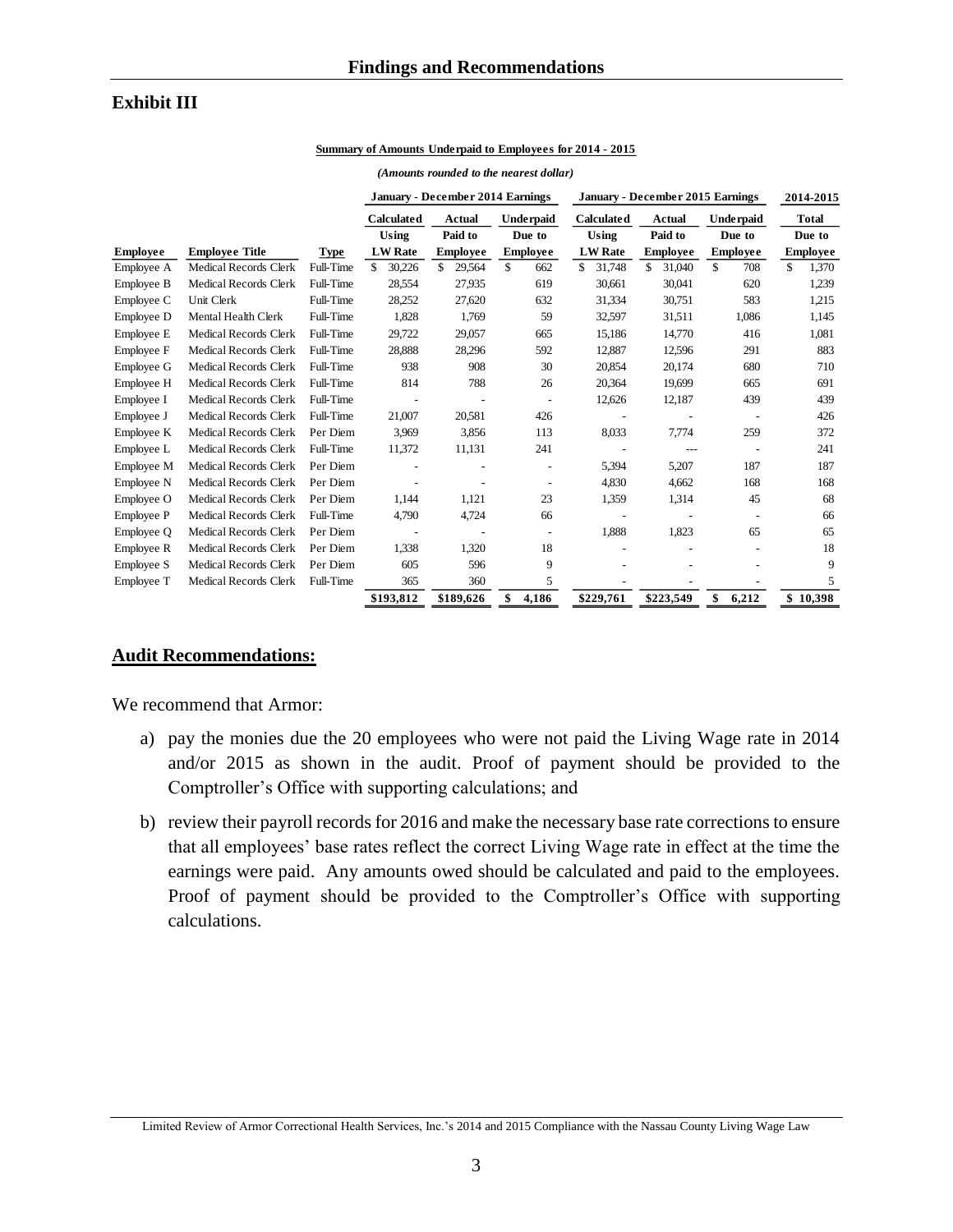#### **Audit Finding:**

# <span id="page-9-0"></span>**(2) Armor Owes Six Part-Time/Per Diem Employees an Estimated Total of \$889 for Accrued Prorated Leave Time Required by the Living Wage Law**

A review of Armor's Employee Handbook revealed that Armor does not provide for vacation and personal leave time accruals for part-time and per diem employees working between 20-23 hours per week. The Law requires that part-time employees who work twenty or more hours per week shall accrue leave in increments proportional to the rate of accrual for full-time employees<sup>5</sup>. Furthermore, the Law does not distinguish between part-time and per diem employees. Exhibit IV summarizes the eligibility and basis that Armor uses for calculating leave accruals by employee classification in 2014 and 2015.

#### **Exhibit IV**

| <b>Breakdown of Number of Employees by Classifications and Leave Accruals</b> |                                                         |                                                         |          |                                                      |                                                                         |                                                                              |  |
|-------------------------------------------------------------------------------|---------------------------------------------------------|---------------------------------------------------------|----------|------------------------------------------------------|-------------------------------------------------------------------------|------------------------------------------------------------------------------|--|
|                                                                               |                                                         |                                                         |          | $2014 - 2015$                                        |                                                                         |                                                                              |  |
| <b>Employee</b><br><b>Class</b>                                               | <b>Regularly</b><br>Scheduled<br>Weekly<br><b>Hours</b> | <b>Employee</b><br><b>Breakdown</b><br>by Class<br>2014 | 2015     | <b>Type of Position</b>                              | <b>Vacation</b><br><b>Accrual</b><br><b>Prorated</b><br><b>Based on</b> | <b>Personal Time</b><br><b>Accrual</b><br><b>Prorated</b><br><b>Based on</b> |  |
| <b>Full time</b>                                                              | 37-40                                                   | 87                                                      | 94       | <b>Authorized Full Time Position</b>                 | Years of Service <sup>1</sup>                                           | Regulary                                                                     |  |
| <b>Full time</b>                                                              | 32-36                                                   | 3                                                       | 2        | <b>Authorized Full Time Position</b>                 | and Regularly<br>Scheduled                                              | Scheduled<br>Weekly Hours                                                    |  |
| Part time                                                                     | 24-31                                                   | 6                                                       | 2        | <b>Authorized Part Time Position</b>                 | Weekly Hours                                                            |                                                                              |  |
| Part-Time/<br><b>Per Diem</b>                                                 | <b>Not</b><br>Stated                                    | 65                                                      | 68       | Available for Relief Duty<br>As Needed               | Not Eligible                                                            | Not Eligible                                                                 |  |
| <b>Temporary</b>                                                              | <b>Not</b><br>Stated                                    | $\theta$                                                | $\Omega$ | Work Full or Part Time Hours<br>for a Short Duration | Not Eligible                                                            | Not Eligible                                                                 |  |
| <b>Totals</b>                                                                 |                                                         | 161                                                     | 166      |                                                      |                                                                         |                                                                              |  |

Source: Armor Employee Handbook, page 13 and Armor Payroll Records.

<sup>1</sup> Years of continuous service are grouped into 3 ranges for purposes of determining the biweekly vacation accrual: 0-5 years, between 5 and 10 years and after 10 years.

Our review of the payroll reports for 2014 and 2015 identified certain bi-weekly pay-periods where six part-time and/or per diem employees worked 40 or more hours and did not accrue vacation and personal leave time. Exhibit V lists the estimated amounts owed to each of the six employees by year, for a total of \$889 due for the audit period.

 $\overline{a}$ 

<sup>5</sup> Title 57 Nassau County Living Wage Law, §1.3b.

Limited Review of Armor Correctional Health Services, Inc.'s 2014 and 2015 Compliance with the Nassau County Living Wage Law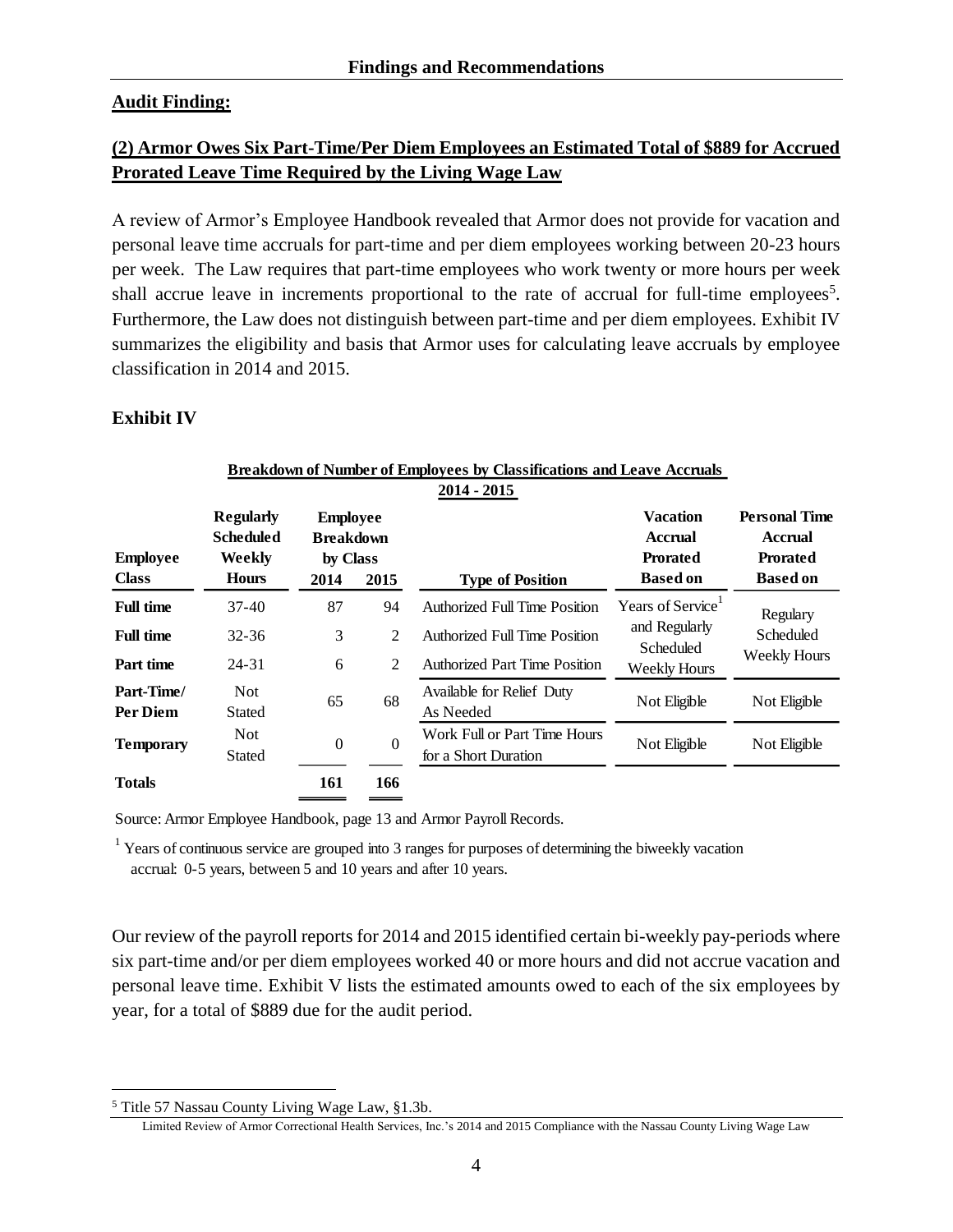### **Exhibit V**

#### **Estimated Amounts Due Employees for Leave Time for 2014 - 2015**

|                 |                              |                 | Number of         |                | <b>Estimated Amount Due</b> |           |  |
|-----------------|------------------------------|-----------------|-------------------|----------------|-----------------------------|-----------|--|
|                 |                              | <b>Employee</b> | <b>Payperiods</b> | for Leave Time |                             |           |  |
| <b>Employee</b> | <b>Employee Title</b>        | Status *        | $>40$ Hours       | 2014<br>2015   |                             | Total **  |  |
| Employee K      | <b>Medical Records Clerk</b> | Inactive        | $9***$            | 98<br>\$       | 234<br>\$.                  | 332<br>\$ |  |
| Employee N      | Medical Records Clerk        | Active          | 4                 |                | 200                         | 200       |  |
| Employee M      | <b>Medical Records Clerk</b> | Active          | 5                 |                | 174                         | 174       |  |
| Employee X      | Housekeeper                  | Inactive        | 2                 |                | 74                          | 74        |  |
| Employee V      | Housekeeper                  | Inactive        | 2                 |                | 70                          | 70        |  |
| Employee W      | Pharmacy Tech                | Active          |                   |                | 39                          | 39        |  |
|                 |                              |                 |                   | 98             | 791                         | 889<br>S  |  |

#### *(Amounts rounded to the nearest dollar)*

*\* Employee Status is listed as per latest earnings information provided by Armor on 3/18/16.*

*\*\* The dollarized amounts were estimated using the Living Wage Law rates in effect during the audit period.*

*\*\*\* 9 total pay periods over 40 hours: 3 pay periods in 2014, 6 pay periods in 2015.*

#### **Audit Recommendations:**

We recommend that Armor:

- a) review the 2014, 2015 and 2016 (to date) hours worked by per diem employees covered by the Nassau County Living Wage Law and provide them with the pro-rated compensated days off that Section 3.b. of the Law provides for;
- b) update its Personnel policies to provide for the awarding of pro-rated compensated days off for its per diem employees covered under the Living Wage Law and working at the Nassau County Correctional Center Infirmary; and
- c) revise the Employee Handbook to state that leave time will be accrued for employees working 20-23 hours or more, as mandated by the Law.

#### **Audit Finding:**

# <span id="page-10-0"></span>**(3) Employees Terminated Involuntarily Are Not Eligible for an Accrued Vacation Payout as Required by the Living Wage Law**

According to page 62 of Armor's Employee Handbook, "Employees involuntarily terminated are not eligible for accrued vacation payout". This practice is not in compliance with Section 3.b. of

Limited Review of Armor Correctional Health Services, Inc.'s 2014 and 2015 Compliance with the Nassau County Living Wage Law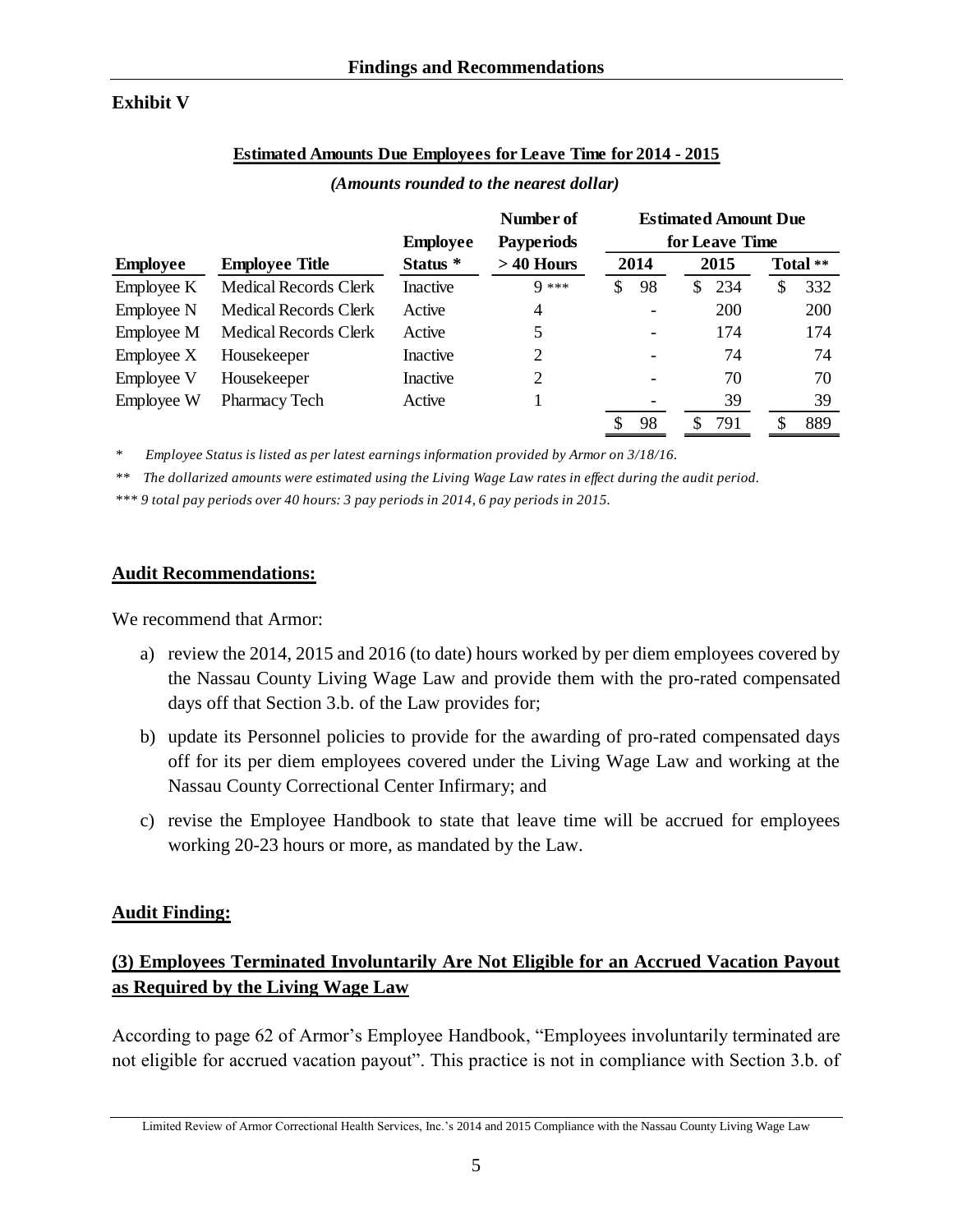the Law<sup>6</sup> which states, "Compensated days off shall not be forfeited upon separation from service; such days shall be paid out to the employee upon such separation at the living wage rate at the time of separation". Our review noted that 146 employees were shown to be inactive for the two year period. However, we could not determine whether these employees were voluntarily or involuntarily terminated. As a result, we were not able to quantify the impact of Armor's noncompliance with this aspect of Section 3.b. of the Law during the audit period.

#### **Audit Recommendations:**

We recommend that Armor:

- a) revise the Employee Handbook to be in accordance with Section 3.b. of the Law. The Handbook should clearly state that all compensated time off will be paid upon separation, whether it is voluntary or involuntary, including vacation time; and
- b) calculate the amount owed to employees involuntarily terminated, who should have been eligible for an accrued vacation payout and provide them with the amount owed in accordance with section 3.b of the Law. Proof of payment should be provided to the Comptroller's Office with supporting calculations.

 $\overline{a}$ 

<sup>6</sup> Title 57 Nassau County Living Wage Law, §3.b.

Limited Review of Armor Correctional Health Services, Inc.'s 2014 and 2015 Compliance with the Nassau County Living Wage Law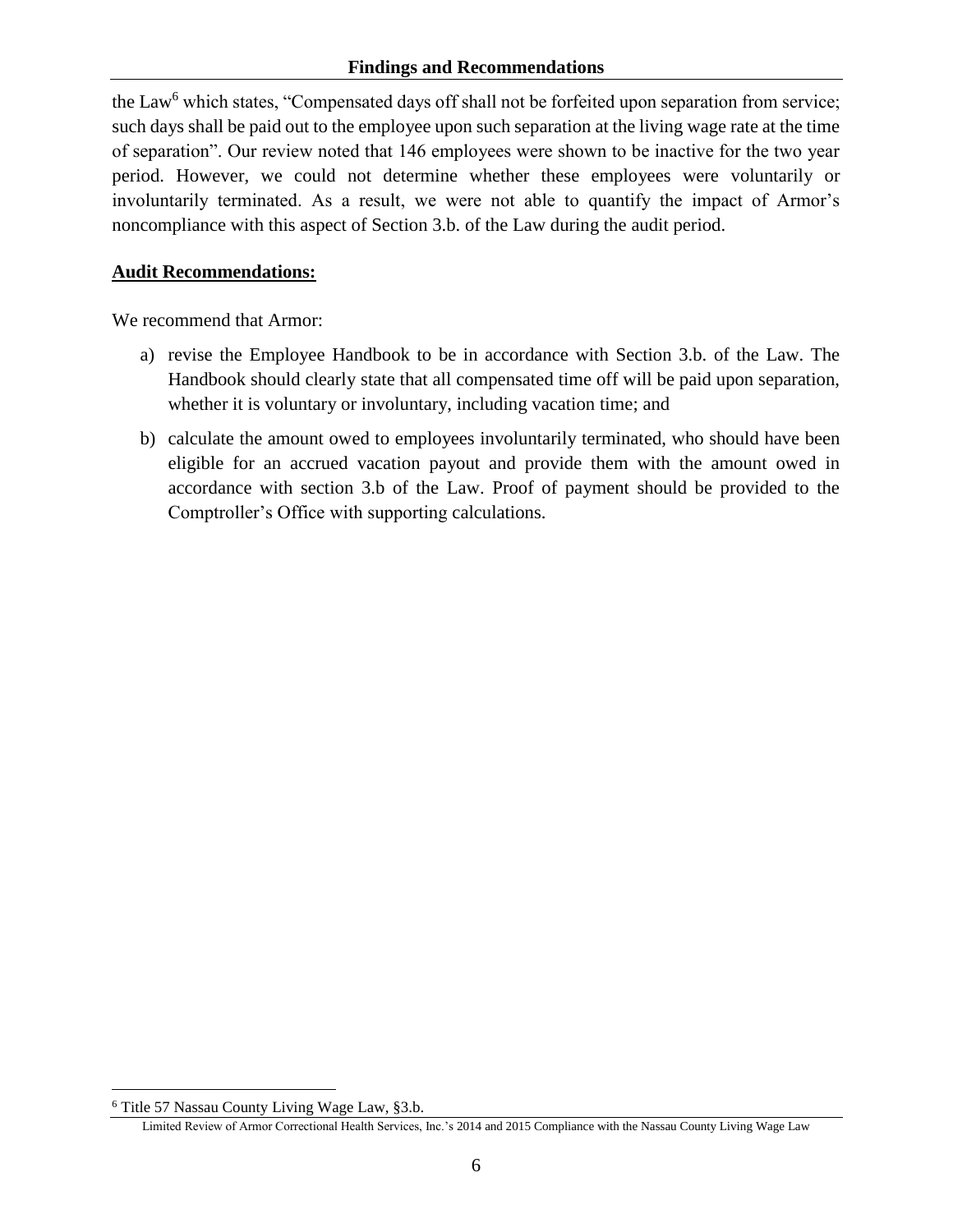<span id="page-12-0"></span>

Armor Correctional Health Medical Services Of New York, Inc. 4960 SW 72nd Ave, Suite 400

Miami, Florida 33155

July 12, 2016

JoAnn F. Greene Director of Field Audit Office of the Comptroller 240 Old Country Road Mineola, New York 11501 *Via e-mail-jgreene1@nassaucountyny.gov*

# **RE: Armor Correctional Health Services, Inc.'s Response to June 7, 2016 Draft Limited Review of Armor Correntional Halth Services, Inc.'s 2014 and 2015 Compliance with the Nassau County Living Wage Law**

Dear Ms. Greene:

Please accept this letter as Armor's response to the Office of the Comptroller's Draft Limited Review of Armor Correctional Health Services, Inc.'s 2014 and 2015 Compliance with the Nassau County Living Wage Law dated June 7, 2016 ("draft"). As emphasized in the past, Armor intends to comply with all applicable Federal, State and Local government statutes and regulations; this response should emphasize that intent. Armor neither concedes, nor disputes the auditor's interpretation of the Living Wage Law. However, Armor respects the fact that the Comptroller has been designated as the authority to enforce the law and interpret its legislative intent. Therefore, Armor will not dispute the auditor's findings and will undertake the following actions.

#### **Audit Finding #1**

The draft recommends that Armor pay additional wages to twenty (20) employees identified in Exhibit III in the amounts calculated by the auditors. Armor will comply with this recommendation and as a demonstration of compliance, attaches a file named Exhibit A. The audit also recommends that Armor review its 2016 payroll records and make necessary base rate corrections to ensure compliance with the Living Wage rates. Armor will comply with this recommendation and as a demonstration of compliance, attaches file named Exhibit A showing all

Limited Review of Armor Correctional Health Services, Inc.'s 2014 and 2015 Compliance with the Nassau County Living Wage Law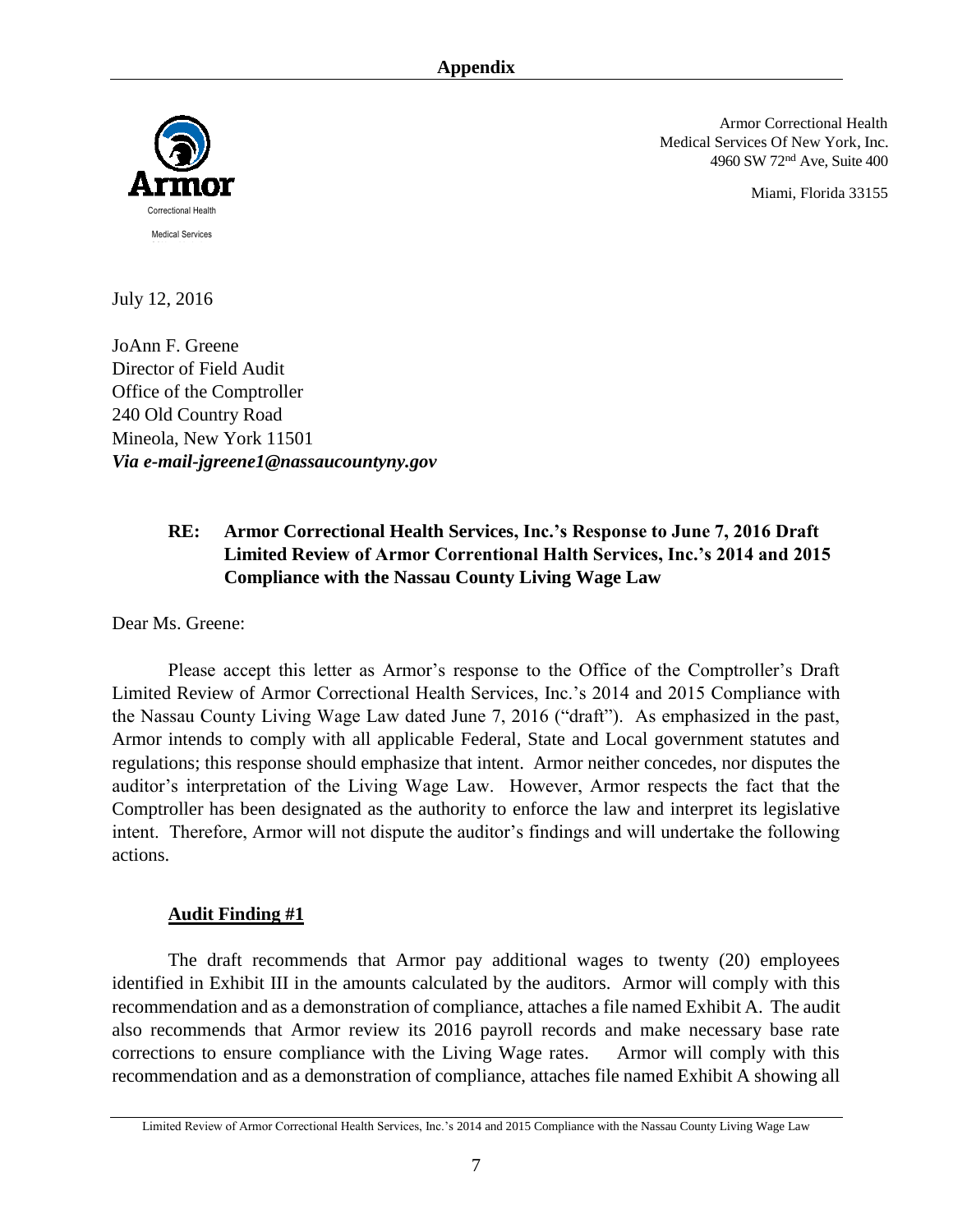current employees increased above the current Living Wage of \$15.54 retroactive to January 01, 2016.

#### **Audit Finding #2**

The audit recommends Armor review the hours worked by per diem employees for calendar years 2014 through 2016 (to date) and provide the employees with prorated compensated days off in compliance with the law. Armor will comply with this recommendation and as a demonstration of compliance, forward you an exhibit documenting employees and payout amounts within 30 days of the date of this letter. The audit also recommends that Armor update its personnel policies to provide for an award of prorated compensated days off for its per diem employees who are covered by the Living Wage Law. Armor will comply with this recommendation and is in the process of drafting a personnel policy effectuating this recommendation which will be provided under separate cover.

Finally, the audit recommends that Armor revise its Employee Handbook to state that leave time will be accrued for employees working 20 to 23 hours or more as mandated by the law. Armor will comply with this recommendation and is in the process of drafting a personnel policy effectuating this recommendation which will be provided under separate cover within 30 days of the date of this letter.

#### **Audit Finding #3**

The audit recommends that Armor revise its involuntary separation policy within its Employee Handbook regarding the payment of accrued, unused vacation time of employees who are involuntarily terminated from its Nassau facility. The audit further recommends that Armor make payment to past employees who have been involuntarily separated and from whom such payments have been withheld. Armor will comply with this recommendation and is in the process of drafting an addendum to its Employee Handbook effectuating this recommendation which will be provided under separate cover. Further, Armor is in the process of auditing its payroll information to identify applicable past employees to whom such payments will be made. Again, the results of Armor's audit and payments, if applicable, will be provided under separate cover.

We trust this response satisfactorily addresses the concerns raised in the draft and complies with the recommendations suggested. If you require any further information please do not hesitate to contact me.

Very truly yours,

*Karen Davies*

Karen P. Davies, RN, BSN, CCHP Senior Vice President

Limited Review of Armor Correctional Health Services, Inc.'s 2014 and 2015 Compliance with the Nassau County Living Wage Law